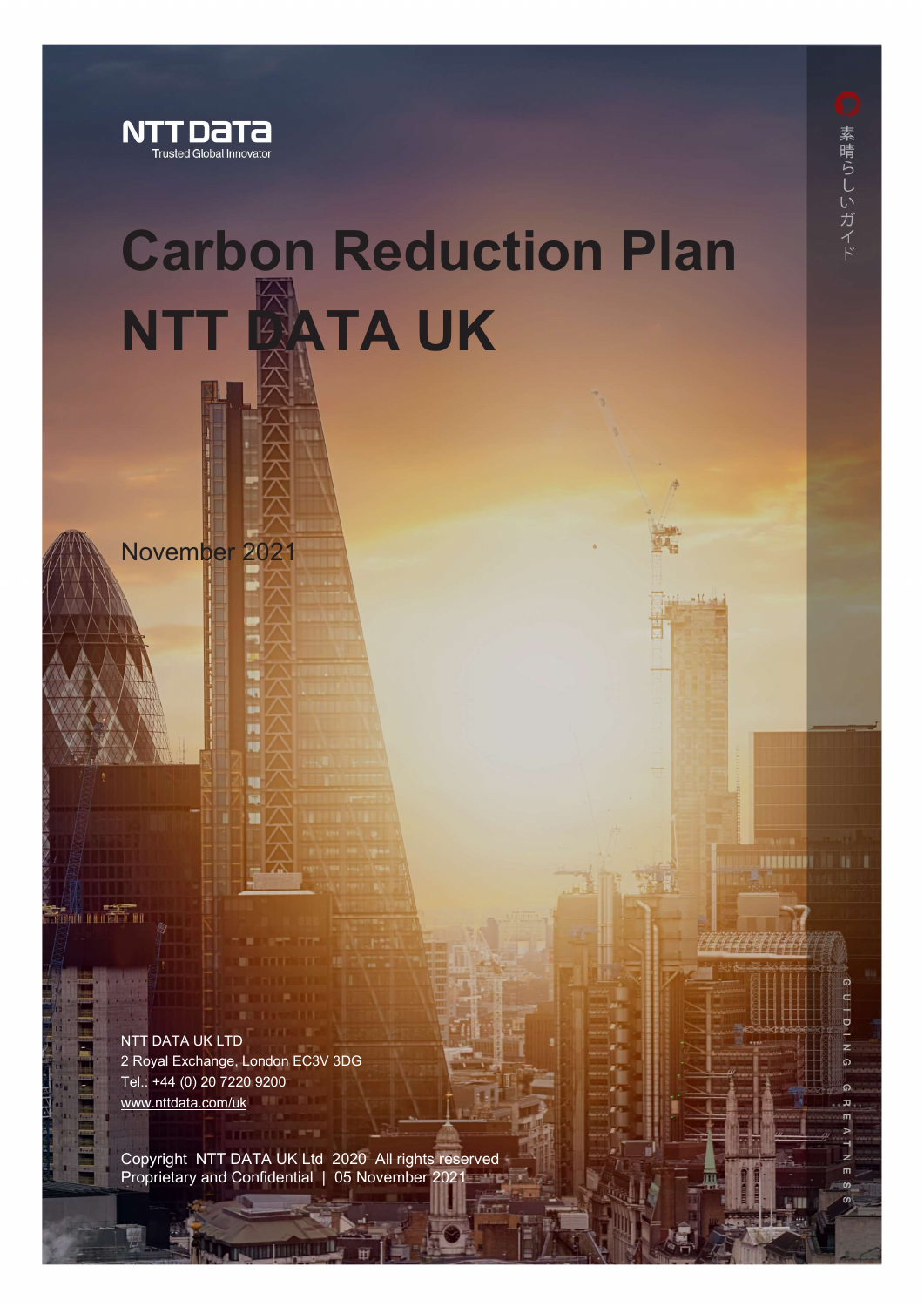#### Commitment to achieving Net Zero

NTT DATA UK is committed to achieving Net Zero emissions by 2050.

### Baseline Emissions Footprint

Baseline emissions are a record of the greenhouse gases that have been produced in the past and were produced prior to the introduction of any strategies to reduce emissions. These baseline emissions are the reference point against which carbon reduction progress is measured.

Baseline Year: FY2019/20

#### Additional Details relating to the Baseline Emissions calculations.

Our carbon emissions are consolidated in accordance with the GHG Protocol's Corporate Standard using the Operational Control approach, with the following comments:

- a) Gas is derived from benchmark figures which requires to be validated from meter readings
- b) Upstream and downstream transportation and distribution is calculated using the distance weight method using average item weights and transportation distances
- c) Business Travel emissions are based upon the types of transport using the distance method
- d) Commuting travel emissions have been calculated using the number of employees, the most likely modes of transport at each office and an average distance which requires to be validated by a travel survey.

| <b>Baseline year emissions:</b> |                                                                                                                                                                                                                                |                                      |  |
|---------------------------------|--------------------------------------------------------------------------------------------------------------------------------------------------------------------------------------------------------------------------------|--------------------------------------|--|
| <b>EMISSIONS</b>                | TOTAL (tCO2e)                                                                                                                                                                                                                  |                                      |  |
| Scope 1                         | 59                                                                                                                                                                                                                             |                                      |  |
| Scope 2                         | 107                                                                                                                                                                                                                            |                                      |  |
| Scope 3<br>(Included Sources)   | Category 4: Upstream transportation and distribution<br>Category 5: Waste generated in operations<br>Category 6: Business travel<br>Category 7: Employee commuting<br>Category 9: Downstream transportation and distribution - | 2<br>Insufficient data<br>652<br>750 |  |
| <b>Total Emissions</b>          | 1,570                                                                                                                                                                                                                          |                                      |  |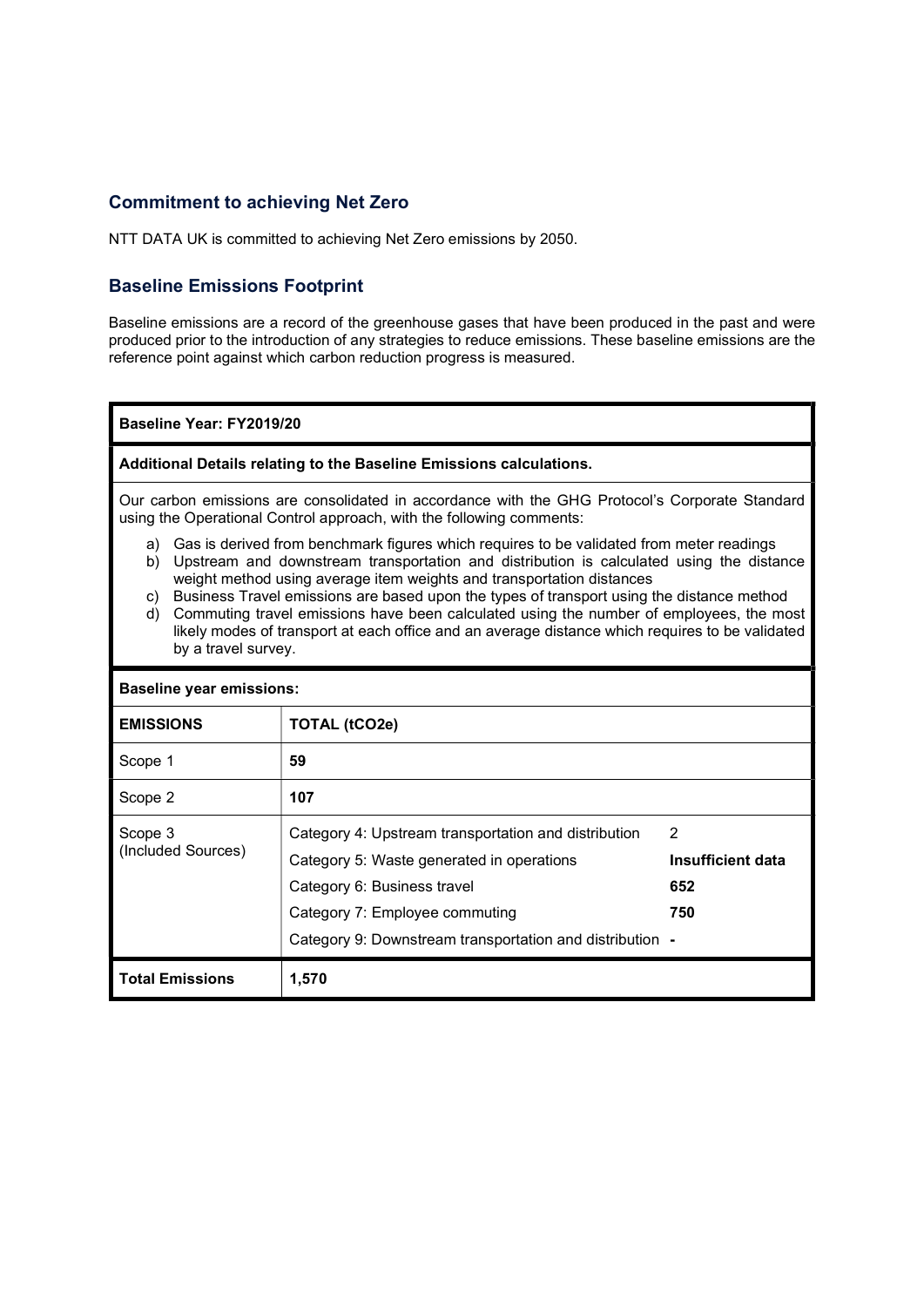## Current Emissions Reporting

| Reporting Year: FY2020/21     |                                                                                                                                                                                                                                |                                      |  |
|-------------------------------|--------------------------------------------------------------------------------------------------------------------------------------------------------------------------------------------------------------------------------|--------------------------------------|--|
| <b>EMISSIONS</b>              | TOTAL (tCO2e)                                                                                                                                                                                                                  |                                      |  |
| Scope 1                       | 59                                                                                                                                                                                                                             |                                      |  |
| Scope 2                       | 74                                                                                                                                                                                                                             |                                      |  |
| Scope 3<br>(Included Sources) | Category 4: Upstream transportation and distribution<br>Category 5: Waste generated in operations<br>Category 6: Business travel<br>Category 7: Employee commuting<br>Category 9: Downstream transportation and distribution - | 4<br><b>Insufficient data</b><br>144 |  |
| <b>Total Emissions</b>        | 281                                                                                                                                                                                                                            |                                      |  |

The current reporting year saw a drastic reduction in carbon emissions due to the impact that the COVID pandemic and subsequent restrictions had on life in the United Kingdom.

Business travel and employee commuting declined significantly as staff, with the exception of key workers, moved to working from home.

Carbon emissions associated with upstream transportation and distribution doubled, reflecting the increased use of couriers to distribute and retrieve equipment from staff working remotely.

#### Emissions reduction targets

Emissions reductions are with reference to the baseline year FY19/20.

Business growth has been assumed over the period and our reduction targets take that growth into account.

In order to continue our progress to achieving Net Zero, we have adopted the following interim high-level carbon reduction targets in accordance with the UN "Race to Zero" campaign.

50% reduction of all in-scope emissions by 2030.

Our roadmap to Net Zero Carbon includes the following key objectives.

- Source 100% renewable electricity for our buildings;
- Outsource IT provisioning to reduce truck rolls;
- Reduce business travel per employee by 40% against our baseline year;
- Reduce commuting emissions per employee by 60% against our baseline year;
- Consider the potential for investing in certified solutions to offset emissions that cannot be eliminated.

The impact of this road map to Net Zero is shown in the following graph and is forecast to achieve a reduction 70% reduction by 2030 and hence meeting the 50% reduction target.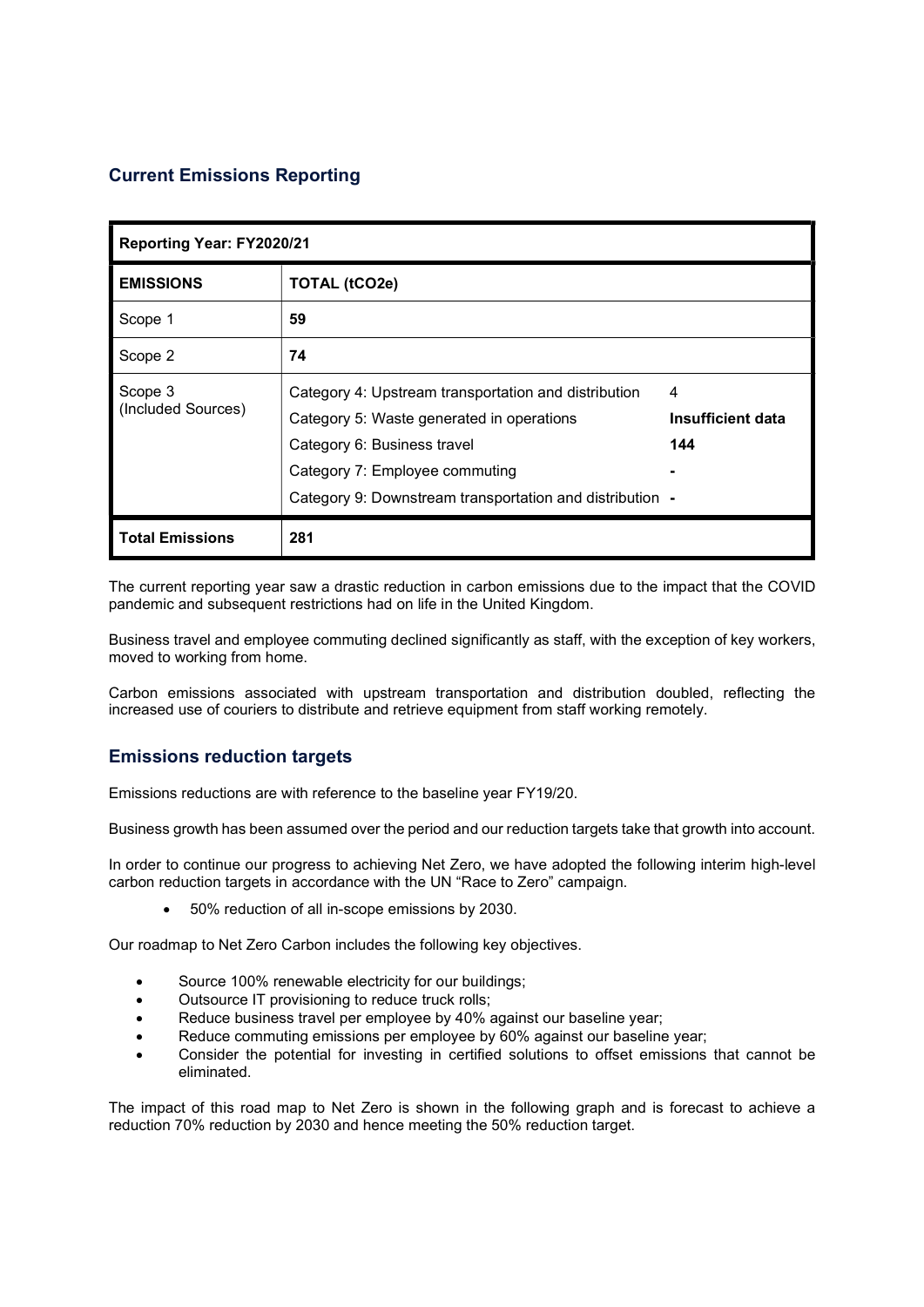

### Carbon Reduction Projects

### Completed Carbon Reduction Initiatives

The following environmental management measures and projects have been completed or implemented since the 2019 baseline.

- "Work where it works": Our initiative to give our employees more freedom over their work location. This has reduced the proportion of time our staff spend in office locations which, in turn, has reduced the carbon emissions associated with business travel and employee commuting which are our two biggest contributors to our carbon footprint.
- We now offer all of our staff preferential deals on electric vehicles to encourage them to switch from away from diesel and petrol vehicles.
- Annual walking challenges to encourage our staff to walk as part of their commutes to and from work.

The carbon emission reduction achieved by these schemes is difficult to quantify against the 2019 baseline due to the confounding influence of the COVID pandemic.

In addition, we continue to operate and ISO 14001 accredited environmental management system. This, and the measures outlined previously, will be in effect when performing the contract.

#### Future Carbon Reduction Initiatives

In the future we intend to implement further specific measures including:

- Improved meter data to provide better information on gas consumption in all of our offices;
- Sourcing renewable energy for all of our offices;
- An EPC survey follow-up in our Birmingham office;
- Fully outsourcing the build and distribution of IT equipment to reduce the number of truck rolls;
- A travel survey to better understand the commuting patterns of our staff;
- More granular tracking of business travel;
- Heat decarbonisation in all buildings, including fuel switching from gas;
- Reinforcing active use of BMS equipment to reduced demand;